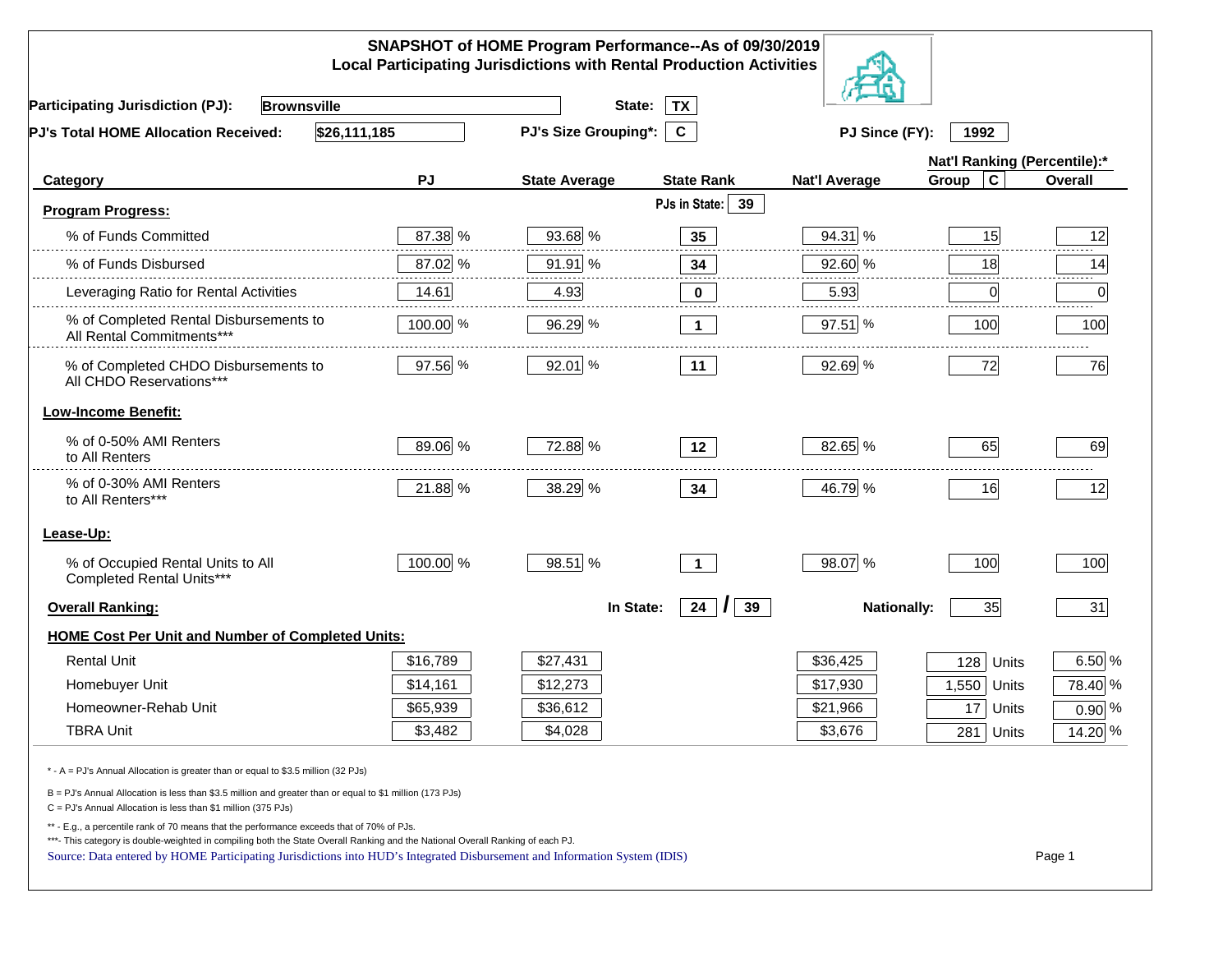|                                                                                   |             |       |               |                            | $ \overline{\mathsf{TX}} $ |                                        |                                 |      |                      |                                          |                   |
|-----------------------------------------------------------------------------------|-------------|-------|---------------|----------------------------|----------------------------|----------------------------------------|---------------------------------|------|----------------------|------------------------------------------|-------------------|
| <b>Participating Jurisdiction (PJ): Brownsville</b>                               |             |       |               |                            |                            |                                        |                                 |      |                      |                                          |                   |
| <b>Total Development Costs:</b><br>(average reported cost per unit in             |             |       | <b>Rental</b> | Homebuyer                  |                            | <b>Homeowner</b>                       | <b>CHDO Operating Expenses:</b> |      | PJ:                  |                                          | $0.5$ %           |
| <b>HOME-assisted projects)</b>                                                    | PJ:         |       | \$116,089     | \$65,805                   |                            | \$67,586                               | (% of allocation)               |      | <b>National Avg:</b> |                                          | $1.1 \frac{9}{6}$ |
|                                                                                   | State:*     |       | \$92,751      | \$70,231                   |                            | \$41,929                               |                                 |      |                      |                                          |                   |
|                                                                                   | National:** |       | \$135,225     | \$88,236                   |                            | \$26,222                               |                                 |      |                      |                                          |                   |
|                                                                                   |             |       |               | Rental Homebuyer Homeowner | <b>TBRA</b>                |                                        |                                 |      |                      | <b>Rental Homebuyer Homeowner</b>        | <b>TBRA</b>       |
| <b>RACE:</b>                                                                      |             | %     | $\frac{9}{6}$ | ℅                          | $\%$                       | <b>HOUSEHOLD TYPE:</b>                 |                                 | %    | $\frac{9}{6}$        | %                                        | $\%$              |
| White:                                                                            |             | 0.0   | 1.0           | 0.0                        | 0.0                        | Single/Non-Elderly:                    |                                 | 54.7 | 7.4                  | 0.0                                      | 0.0               |
| <b>Black/African American:</b>                                                    |             | 0.0   | 0.1           | 0.0                        | 0.0                        | Elderly:                               |                                 | 14.1 | 2.2                  | 64.7                                     | 0.0               |
| Asian:                                                                            |             | 0.0   | 0.1           | 0.0                        | 0.0                        | <b>Related/Single Parent:</b>          |                                 | 9.4  | 18.7                 | 11.8                                     | 0.0               |
| American Indian/Alaska Native:                                                    |             | 0.0   | 0.0           | 0.0                        | 0.0                        | <b>Related/Two Parent:</b>             |                                 | 21.1 | 55.5                 | 17.6                                     | 0.0               |
| Native Hawaiian/Pacific Islander:                                                 |             | 0.0   | 0.0           | 0.0                        | 0.0                        | Other:                                 |                                 | 0.8  | 15.6                 | 5.9                                      | 0.0               |
| American Indian/Alaska Native and White:                                          |             | 0.0   | 0.0           | 0.0                        | 0.0                        |                                        |                                 |      |                      |                                          |                   |
| Asian and White:                                                                  |             | 0.0   | 0.0           | 0.0                        | 0.0                        |                                        |                                 |      |                      |                                          |                   |
| <b>Black/African American and White:</b>                                          |             | 0.0   | 0.0           | 0.0                        | 0.0                        |                                        |                                 |      |                      |                                          |                   |
| American Indian/Alaska Native and Black:                                          |             | 0.0   | 0.0           | 0.0                        | 0.0                        |                                        |                                 |      |                      |                                          |                   |
| <b>Other Multi Racial:</b>                                                        |             | 0.0   | 0.0           | 0.0                        | 0.0                        |                                        |                                 |      |                      |                                          |                   |
| Asian/Pacific Islander:                                                           |             | 0.0   | 0.1           | 0.0                        | 0.0                        |                                        |                                 |      |                      |                                          |                   |
| <b>ETHNICITY:</b>                                                                 |             |       |               |                            |                            |                                        |                                 |      |                      |                                          |                   |
| <b>Hispanic</b>                                                                   |             | 100.0 | 98.2          | 100.0                      | 0.0                        |                                        |                                 |      |                      |                                          |                   |
| <b>HOUSEHOLD SIZE:</b>                                                            |             |       |               |                            |                            | <b>SUPPLEMENTAL RENTAL ASSISTANCE:</b> |                                 |      |                      |                                          |                   |
| 1 Person:                                                                         |             | 57.8  | 4.1           | 35.3                       | 0.0                        | Section 8:                             |                                 | 45.3 | $0.2$ <sup>#</sup>   |                                          |                   |
| 2 Persons:                                                                        |             | 17.2  | 10.9          | 29.4                       | 0.0                        | <b>HOME TBRA:</b>                      |                                 | 0.0  |                      |                                          |                   |
| 3 Persons:                                                                        |             | 7.0   | 22.6          | 11.8                       | 0.0                        | Other:                                 |                                 | 2.3  |                      |                                          |                   |
| 4 Persons:                                                                        |             | 10.9  | 35.0          | 5.9                        | 0.0                        | No Assistance:                         |                                 | 52.3 |                      |                                          |                   |
| 5 Persons:                                                                        |             | 3.1   | 18.4          | 5.9                        | 0.0                        |                                        |                                 |      |                      |                                          |                   |
| 6 Persons:                                                                        |             | 3.9   | 5.7           | 11.8                       | 0.0                        |                                        |                                 |      |                      |                                          |                   |
| 7 Persons:                                                                        |             | 0.0   | 2.1           | 0.0                        | 0.0                        |                                        |                                 |      |                      |                                          |                   |
| 8 or more Persons:                                                                |             | 0.0   | 0.5           | 0.0                        | 0.0                        | # of Section 504 Compliant Units:      |                                 |      | 263                  |                                          |                   |
| The State average includes all local and the State PJs within that state          |             |       |               |                            |                            |                                        |                                 |      |                      |                                          |                   |
| ** The National average includes all local and State PJs, and Insular Areas       |             |       |               |                            |                            |                                        |                                 |      |                      |                                          |                   |
| # Section 8 vouchers can be used for First-Time Homebuyer Downpayment Assistance. |             |       |               |                            |                            |                                        |                                 |      |                      |                                          |                   |
|                                                                                   |             |       |               |                            |                            |                                        |                                 |      |                      | <b>HOME Program Performance SNAPSHOT</b> |                   |

Source: Data entered by HOME Participating Jurisdictions into HUD's Integrated Disbursement and Information System (IDIS) Page 2